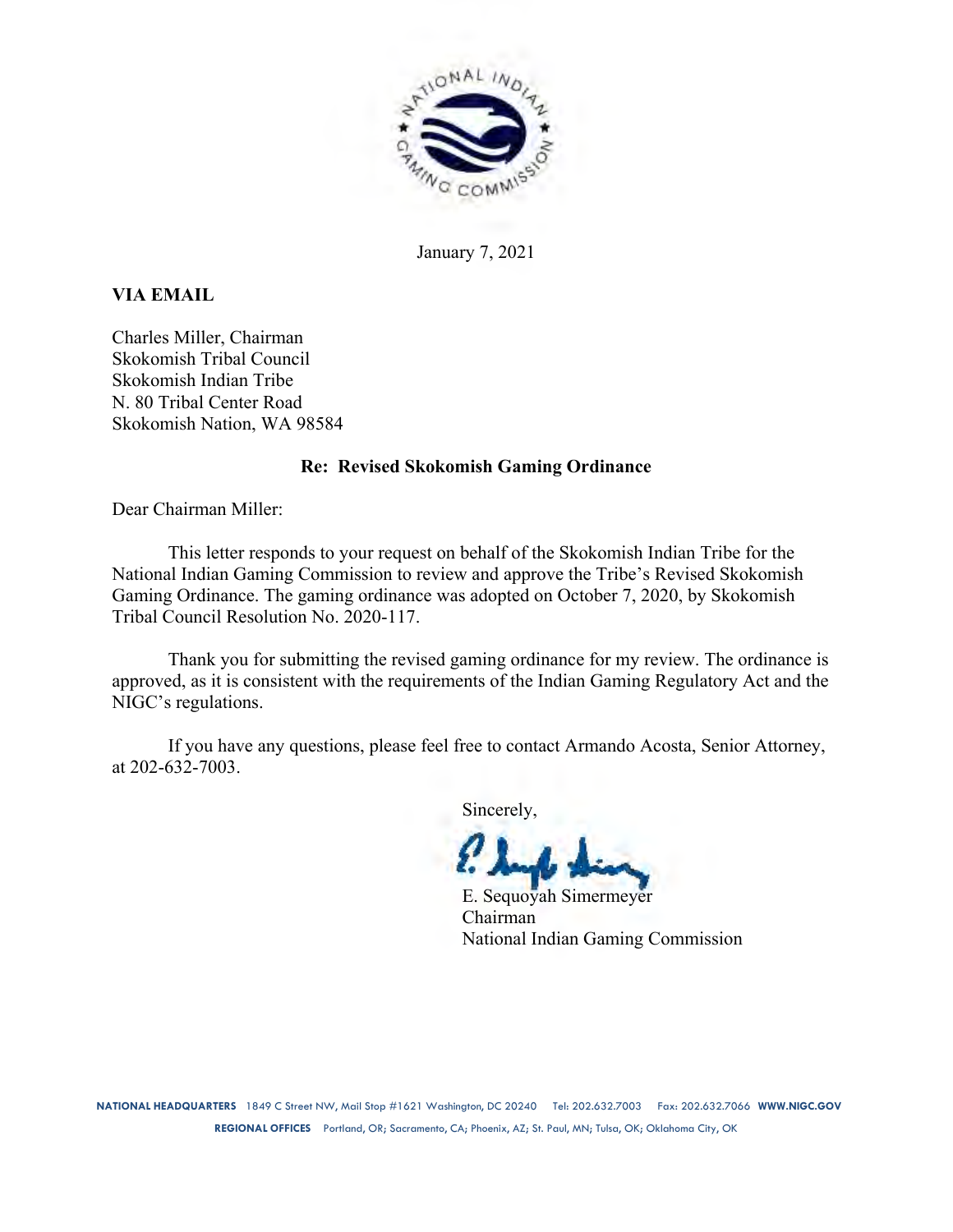

# **Skokomish Indian Tribe**

**Tribal Center (360) 426-4232** 

**N. 80 Tribal Center Road FAX (360) 877-5943 Skokomish Nation, WA 98584** 

## **SKOKOMISH TRIBAL COUNCIL RESOLUTION NO. 2020-117**

# *A RESOLUTION TO ENACT ORDINANCES RELATING TO GAMING.*

WHEREAS, the Skokomish Indian Tribe is a federally recognized Indian tribe organized under its Constitution and by-laws first adopted on April 2, 1938, and approved by the Secretary of the Interior May 3, 1938, amended January 15, 1980, as approved by the Secretary of the Interior March 17, 1980; and

WHEREAS, the Skokomish Tribal Council is the governing body of the Skokomish Indian Tribe, pursuant to Article IV, Section 1 of the Constitution of the Skokomish Indian Tribe; and

WHEREAS, the Skokomish Tribal Council, pursuant to the Constitution of the Skokomish Indian Tribe, has the authority under Article V, Sections l(d), (e), (m), (q), (u) to charter and regulate corporations, cooperatives, associations, special districts, educational and charitable institutions, political subdivisions, and other entities; to license and to regulate the conduct of business activities within the Tribe's jurisdiction; on behalf of the Tribe to consult, negotiate, and contract with agencies and officers of Federal, state, local, and tribal governments and with private persons and organizations; to provide services for the health, education, and welfare of all persons within the tribe's jurisdiction; and to take all actions which are necessary and proper for the exercise of the powers listed in Article V and any powers hereafter vested in the Tribal Council; and

WHEREAS, the Skokomish Indian Tribe on October 18, 1995 enacted the Skokomish Gaming Code (Resolution No. 95-103), and subsequent amendments thereto, in order to facilitate the operations and regulation of gaming on Skokomish Tribal Lands; and

WHEREAS, the Skokomish Tribal Council has directed staff to review and update all existing Skokomish codes and ordinances, including the Skokomish Gaming Code; and

WHEREAS, public hearings were held on August 13, 2019 and a second round of public hearings were held on October 1, 2020 pursuant to Article V, Section 2 of the Constitution of the Skokomish Indian Tribe; and

WHEREAS, the Skokomish Tribal Council has determined that it is in the best interests of the Skokomish Indian Tribe to enact the Revised Skokomish Gaming Ordinance (Chapter 4.02 STC)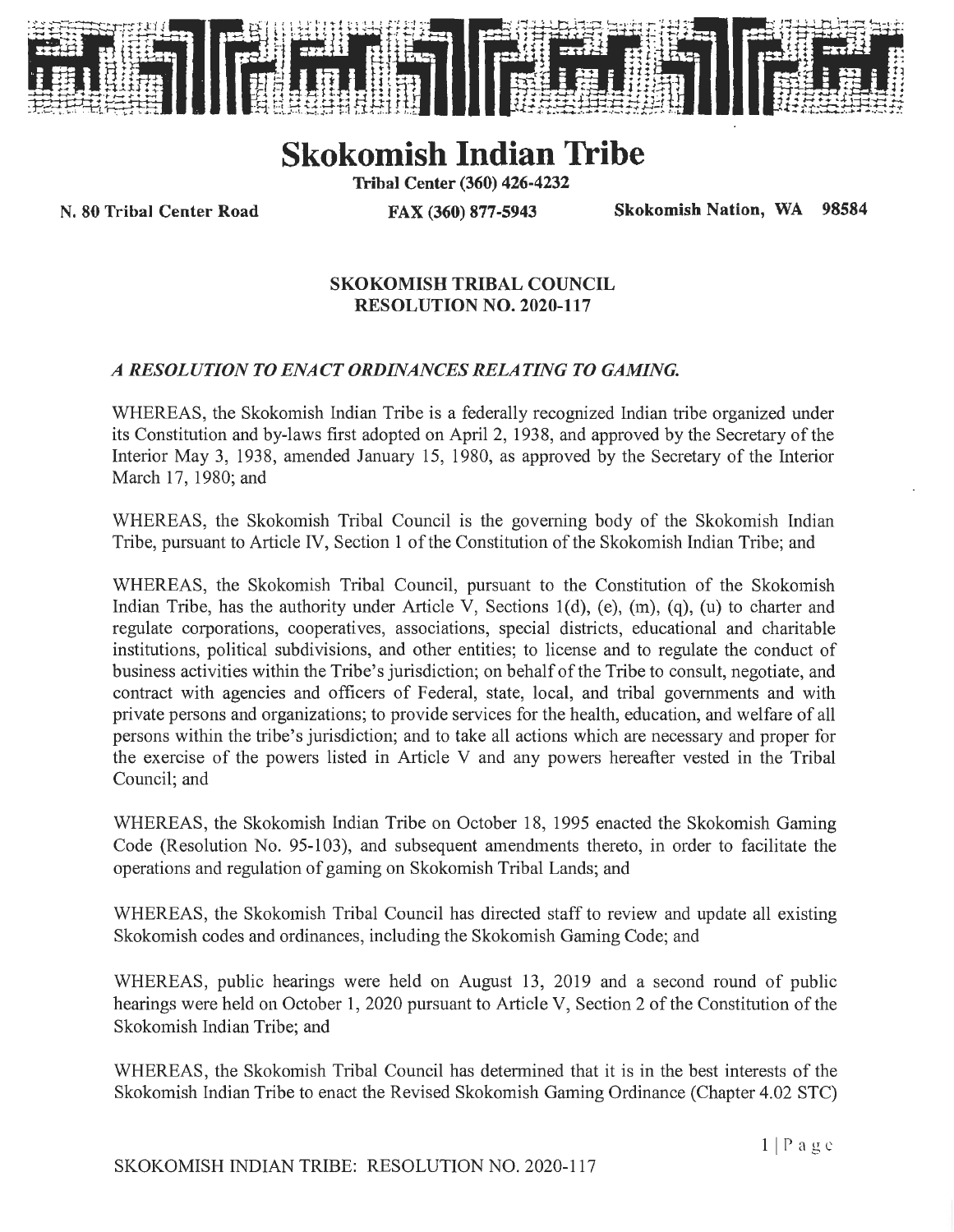based in part on the NIGC's Revised Model Gaming Ordinance (Bulletin No. 2018-1 dated January 10, 2018) and provided comments; and

WHEREAS, the Skokomish Tribal Council has detennined that it is in the best interests of the Skokomish Indian Tribe to enact the Tribal Gaming Commission and Tribal Gaming Agency Ordinance (Chapter 4.02A STC) to define the duties and powers delegated thereto; and

WHEREAS, the Skokomish Tribal Council has determined that it is in the best interests of the Skokomish Indian Tribe to enact the Skokomish Gaming Criminal and Civil Infraction Ordinance (Chapter 4.02B STC) to comply with the Tribal – State Compact for Class III Gaming between the Skokomish Indian Tribe and the State of Washington.

NOW, THEREFORE, BE IT RESOLVED that the Skokomish Tribal Council hereby enacts the:

- Revised Skokomish Gaming Ordinance (Chapter 4.02 STC), subject first to review and approval by National Indian Gaming Commission pursuant to 25 U.S.C. § 2712;
- Tribal Gaming Commission and Tribal Gaming Agency Ordinance (Chapter 4.02A) STC);
- Skokomish Gaming Criminal and Civil Infraction Ordinance (Chapter 4.02B STC); and

BE IT FURTHER RESOLVED that the attached Revised Skokomish Gaming Ordinance (Chapter 4.02 STC) shall be forwarded to the National Indian Gaming Commission for review and shall take effect immediately upon approval by the National Indian Gaming Commission; and

BE IT FINALLY RESOLVED that the attached Tribal Gaming Commission and Tribal Gaming Agency Ordinance (Chapter 4.02A STC) and Skokomish Gaming Criminal and Civil Infraction Ordinance (Chapter 4.02B STC) shall take effect upon approval of Revised Skokomish Gaming Ordinance (Chapter 4.02 STC) by the National Indian Gaming Commission.

## \*\*\*CERTIFICATION\*\*\*

I, Charles Miller, Chairperson of the Skokomish Tribal Council, do hereby certify that the foregoing Resolution No. 2020-117, was adopted at a regular meeting held on October 7, 2020 at which time a quorum was present with a vote of  $\left(\sqrt{\frac{1}{2}}\right)$  FOR,  $\left(\sqrt{\frac{1}{2}}\right)$  AGAINST, ABSTAINING.

Charles Miller, Chairperson Skokomish Tribal Council

Alex Gouley, Secretary Skokomish Tribal Council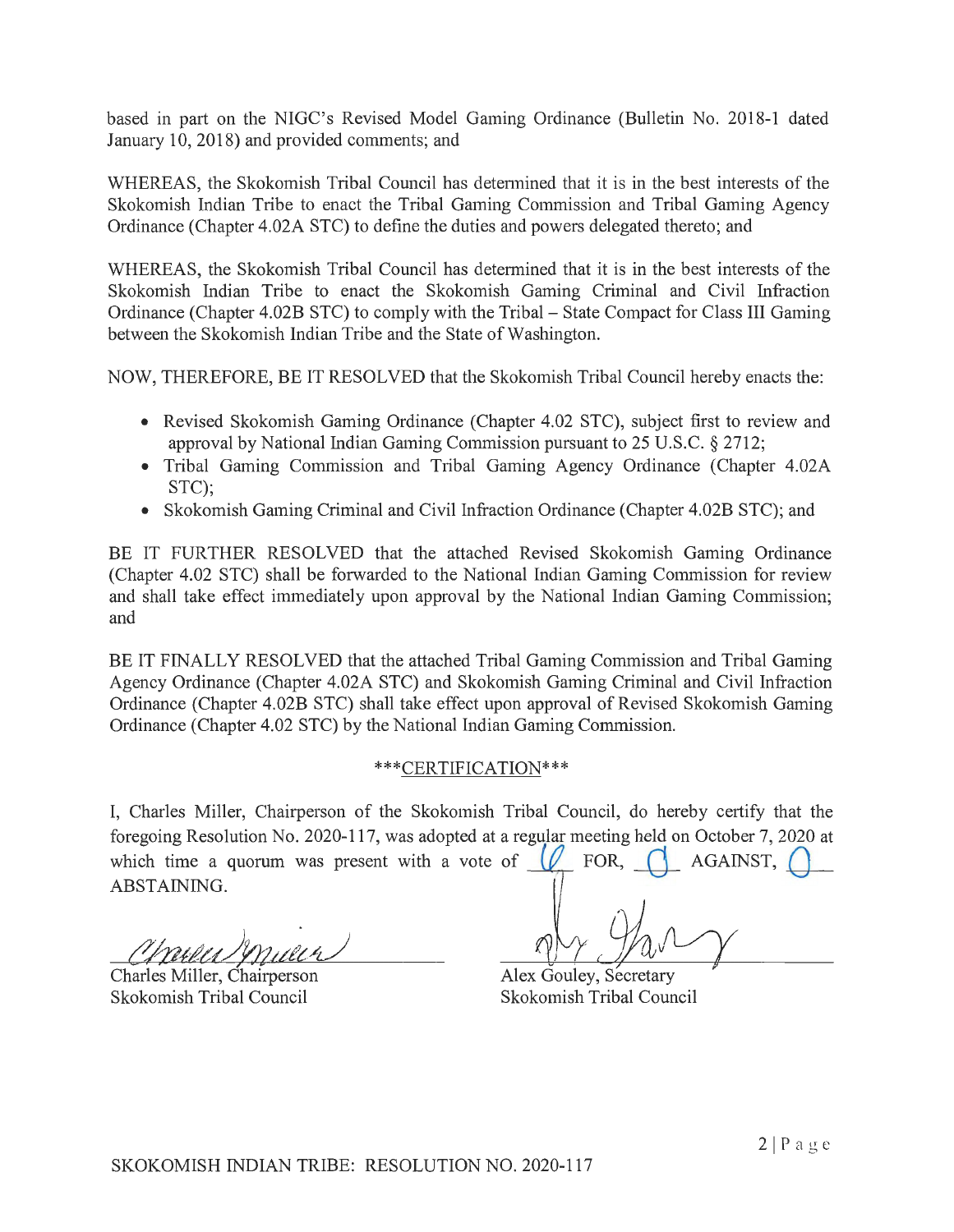## **REVISED SKOKOMISH GAMING ORDINANCE**

## **TABLE OF CONTENTS**

# **GENERAL PROVISIONS**

- **4.02.010 Purpose**
- **4.02.020 Applicability**
- **4.02.030 Definitions**

# **GAMING PROVISIONS**

- **4.02.040 Gaming Authorized 4.02.050 Ownership of Gaming 4.02.060 Use of Net Gaming Revenues**
- **4.02.070 Per Capita Payments**

#### **TRIBAL GAMING COMMISSION AND TRIBAL GAMING AGENCY**

- **4.02.080 Tribal Gaming Commission and Tribal Gaming Agency**
- **4.02.090 Audits**
- **4.02.100 Environment and Public Health and Safety**
- **4.02.110 Patron Dispute Resolution**

#### **LICENSES**

| 4.02.120 |  | <b>Facility Licenses</b> |  |
|----------|--|--------------------------|--|
|          |  |                          |  |

- **4.02.130 Agent for Service of Process**
- **4.02.140 Tribal Access to Financial Information**
- **4.02.150 License Application Forms**
- **4.02.160 License Fees**
- **4.02.170 Background Investigations**
- **4.02.180 Procedures for Conducting Background Investigations**
- **4.02.190 Investigative Reports**
- **4.02.200 Eligibility Determinations**
- **4.02.210 Notice of Results of Background Investigations**
- **4.02.220 Granting Gaming Licenses**
- **4.02.230 Denying Gaming Licenses**
- **4.02.240 Gaming License Suspensions and Revocations**
- **4.02.250 Records Retention**
- **4.02.260 Licenses for Vendors; Applications; Background Investigations; Fees; Reports; Reciprocity**
- **4.02.270 Compliance with Federal Law**

#### **ENACTMENT**

| 4.02.280 | Repeal                |
|----------|-----------------------|
| 4.02.290 | <b>Effective Date</b> |

#### **SOVEREIGN IMMUNITY**

**4.02.300 Sovereign Immunity**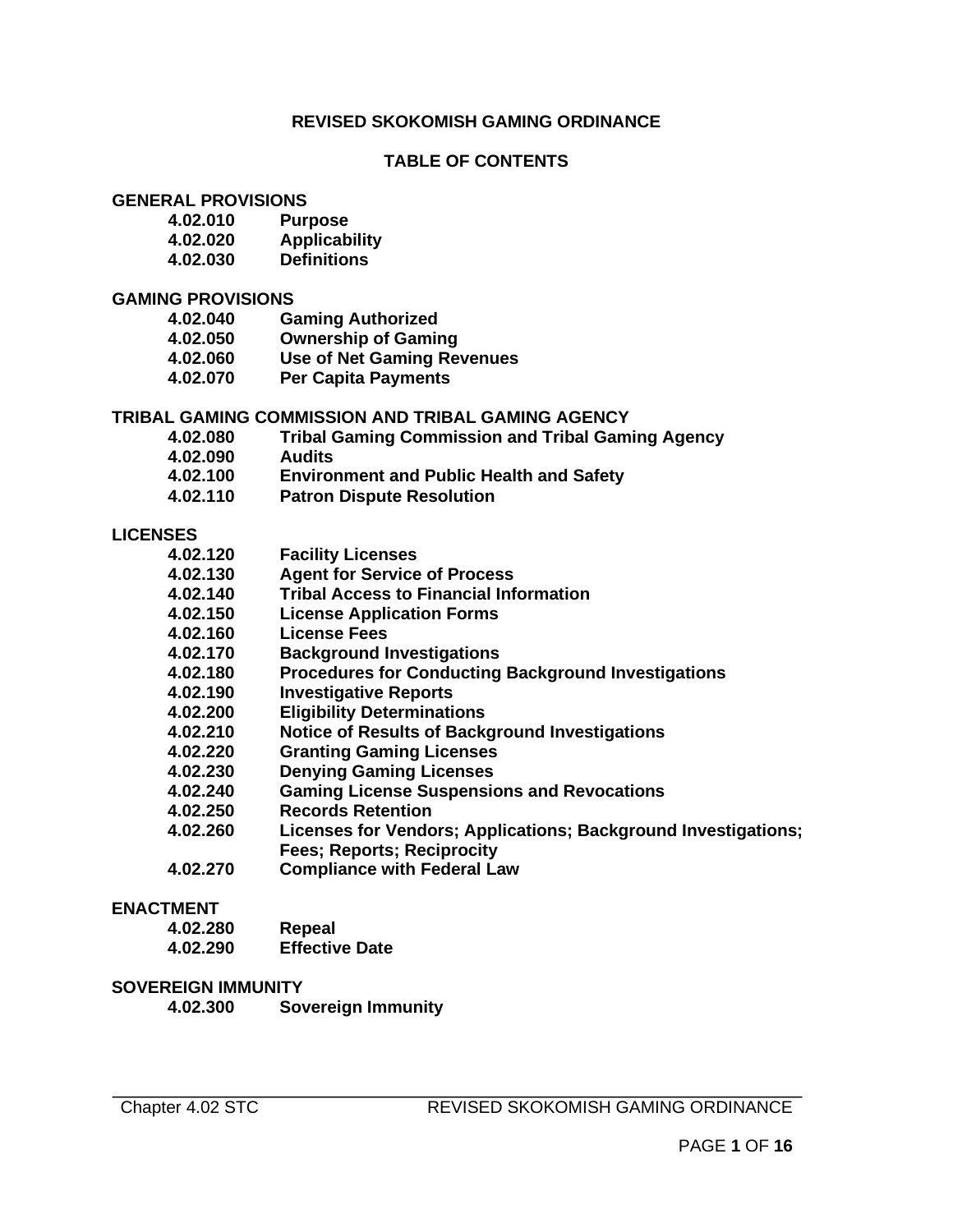# **GENERAL PROVISIONS**

#### **4.02.010 Purpose**

The Skokomish Tribal Council of the Skokomish Indian Tribe, empowered by the Constitution of the Skokomish Indian Tribe to enact ordinances, hereby enacts this Ordinance to promote Tribal economic development, self-sufficiency and sovereignty; to shield the operation of gaming from organized crime and other corrupting influences; and to ensure that gaming is conducted fairly and honestly by both the operator and players.

**Enacted by Resolution No. 2020-117 (Effective January 7, 2021) (Recodification – Tribal Courts Project)**

## **4.02.020 Applicability**

Unless specifically indicated otherwise, the provisions of this Ordinance shall apply to class II and/or class III gaming on the Tribe's Indian lands.

**Enacted by Resolution No. 2020-117 (Effective January 7, 2021) (Recodification – Tribal Courts Project)**

## **4.02.030 Definitions**

The following terms shall have the same meaning and effect as those same terms as defined in the Indian Gaming Regulatory Act ("IGRA"), 25 U.S.C. §§ 2701 *et seq*., and the National Indian Gaming Commission ("NIGC") regulations, 25 C.F.R. Part §§ 500 *et seq*., if they are defined in IGRA and the NIGC's regulations.

## (a) **Class I gaming.**

- (1) Social games played solely for prizes of minimal value; or
- (2) Traditional forms of Indian gaming when played by individuals in connection with tribal ceremonies or celebrations.

## (b) **Class II gaming.**

- (1) Bingo or lotto (whether or not electronic, computer or other technologic aids are used) when players:
	- (A) Play for prizes with cards bearing numbers or other designations;
	- (B) Cover numbers or designations when objects, similarly numbered or designated, are drawn or electronically determined; and
	- (C) Win the game by being the first person to cover a designated pattern on such cards;
- (2) Pull-tabs, punch boards, tip jars, instant bingo and other games similar to bingo, if played in the same location as bingo or lotto;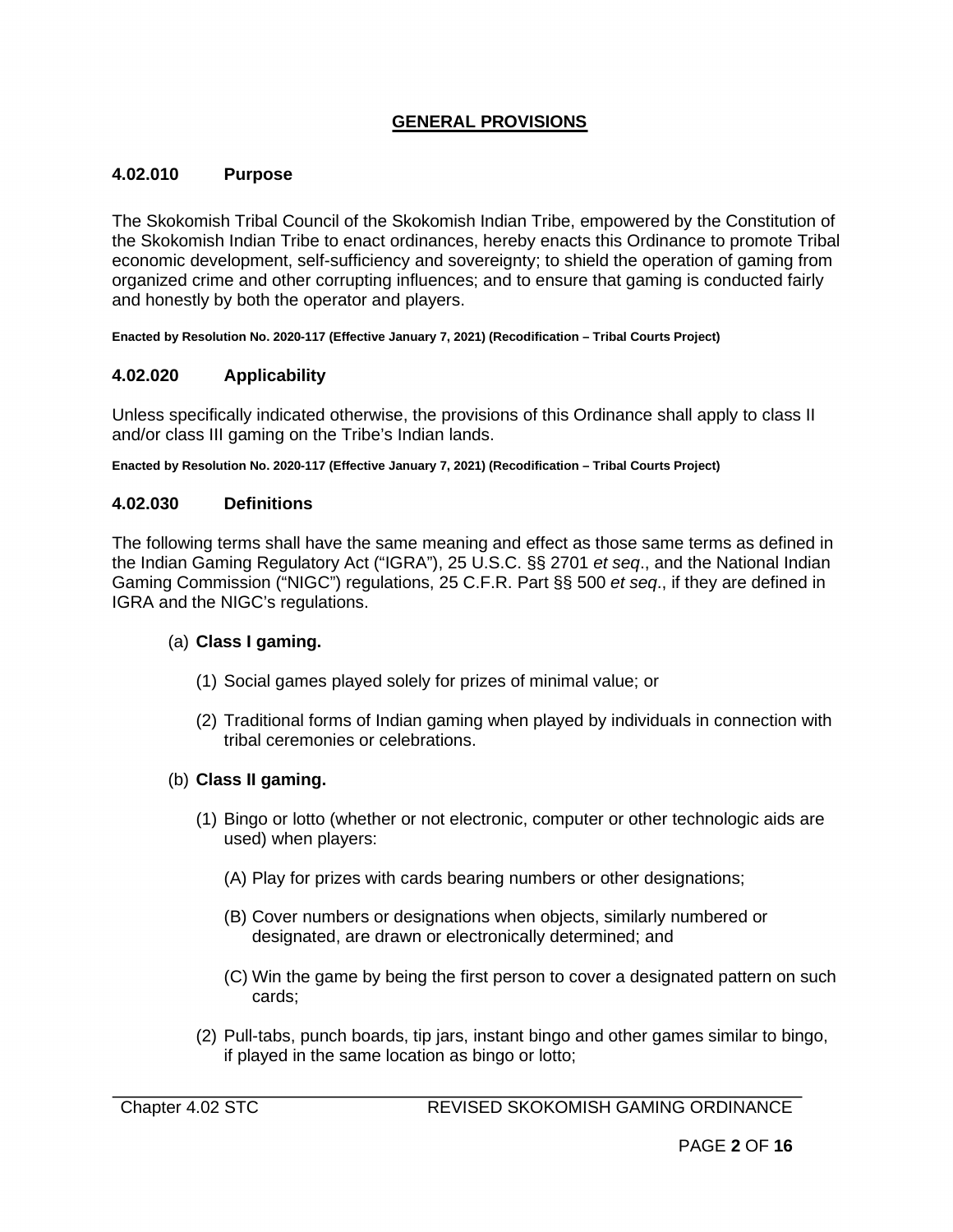- (3) Non-banking card games that:
	- (A) State law explicitly authorizes, or does not explicitly prohibit, and are played legally anywhere in the state; and
	- (B) Players play in conformity with state laws and regulations concerning hours, periods of operation, and limitations on wagers and pot sizes;
- (4) Card games played in the states of Michigan, North Dakota, South Dakota or Washington, if:
	- (A) A tribe actually operates the same card games as played on or before May 1, 1988, as determined by the NIGC Chair; and
	- (B) The pot and wager limits remain the same as on or before May 1, 1988, as determined by the NIGC Chair;
- (5) Individually owned class II gaming operations:
	- (A) That were operating on September 1, 1986;
	- (B) That meet the requirements of 25 U.S.C. § 2710(b)(4)(B);
	- (C) Where the nature and scope of the game remains as it was on October 17, 1988; and
	- (D) Where the ownership interest or interests are the same as on October 17, 1988.
- (c) **Class III gaming.** All forms of gaming that are not class I or class II gaming, including, but not limited to:
	- (1) Any house banking game, including but not limited to  $-$ 
		- (A) Card games such as baccarat, chemin de fer, blackjack (21), and pai gow (if played as house-banking games); and
		- (B) Casino games such as roulette, craps, and keno;
	- (2) Any slot machines, as defined in 15 U.S.C. § 1171(a)(1), and electronic or electromechanical facsimiles of any game of chance;
	- (3) Any sports betting and pari-mutuel wagering, including but not limited to, wagering on horse racing, dog racing or jai alai; or
	- (4) Lotteries.
- (d) **Commission**. The Tribal Gaming Commission established to perform regulatory oversight and to monitor compliance with tribal, federal and applicable state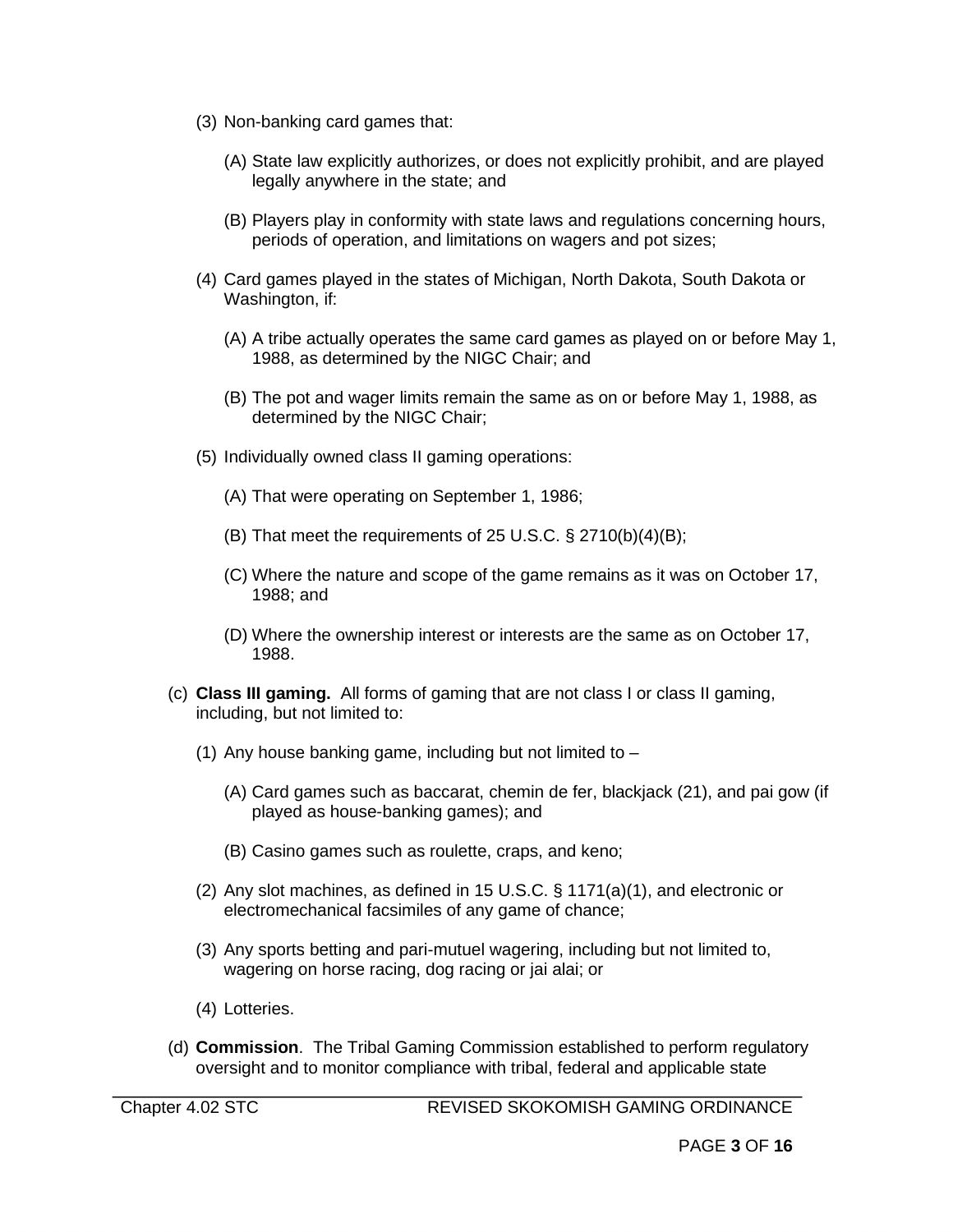regulations.

- (e) **Commissioner.** A Tribal Gaming Commissioner.
- (f) **Facility License.** A separate license issued by the Tribe to each place, facility or location on Indian lands where the Tribe elects to allow class II or III gaming.
- (g) **Gaming Employee.** A person designated as a gaming employee by the Tribal-State Compact.
- (h) **Gaming Operation.** Each economic entity that is licensed by the Tribe, operates the games, receives the revenue, issues the prizes, and pays the expenses. A gaming operation may be operated by the Tribe directly; by a management contractor; or, under other conditions, by another person or entity.
- (i) **Indian lands.**
	- (1) Land within the limits of an Indian reservation; or
	- (2) Land over which an Indian tribe exercises governmental power and that is either;
		- (A) Held in trust by the United States for the benefit of any Indian tribe or individual; or
		- (B) Held by an Indian tribe or individual subject to restriction by the United States against alienation.

## (j) **Key Employee.**

- (1) A person who performs one or more of the following functions:
	- (A) Bingo caller;
	- (B) Counting room supervisor;
	- (C) Chief of Security;
	- (D) Custodian of gaming supplies or cash;
	- (E) Floor manager;
	- (F) Pit boss;
	- (G) Dealer;
	- (H) Croupier;
	- (I) Approver of credit; or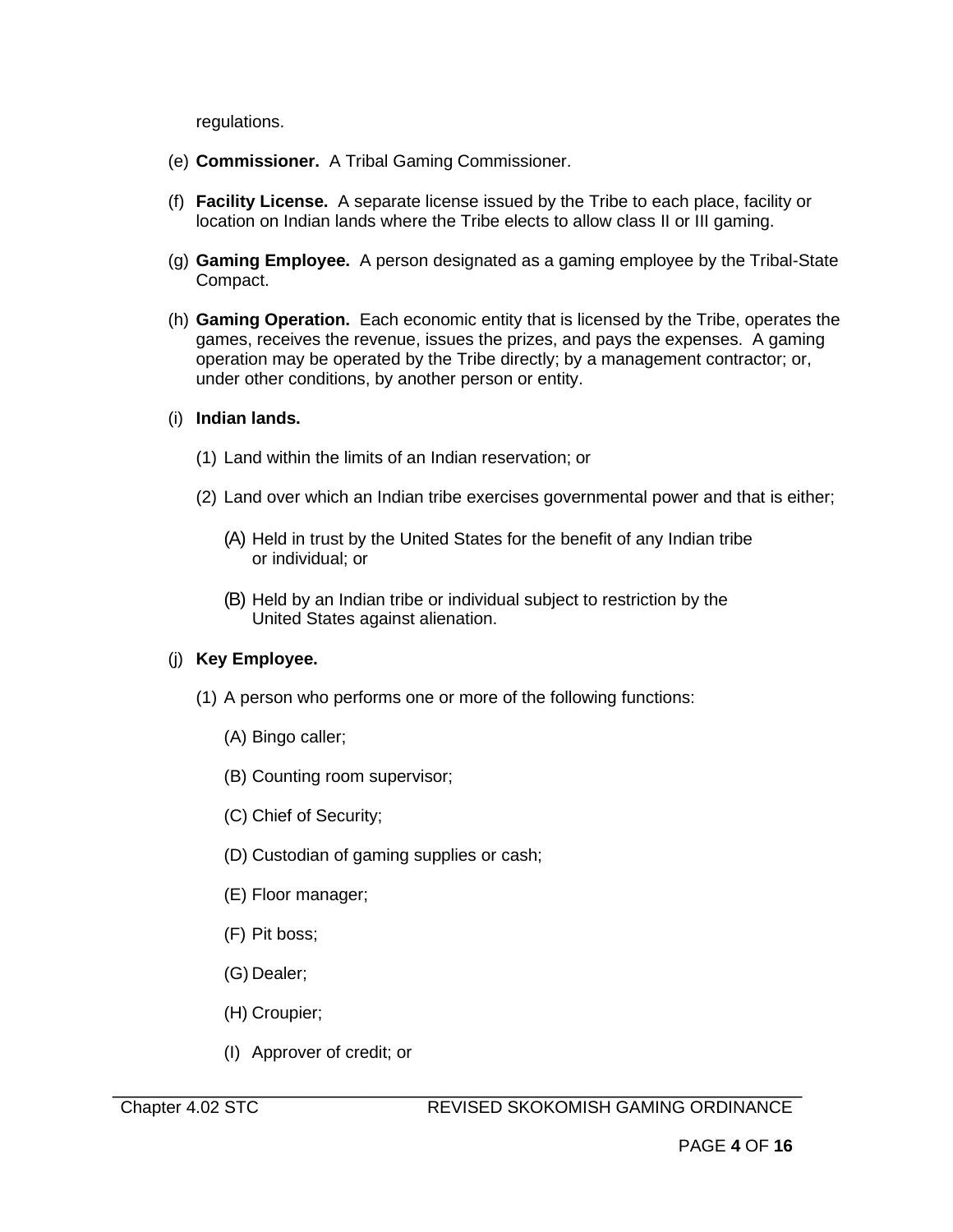- (J) Custodian of gambling devices, including persons with access to cash and accounting records within such devices;
- (2) If not otherwise included, any other person whose total cash compensation is in excess of \$50,000 per year;
- (3) If not otherwise included, the four most highly compensated persons in the gaming operation; or
- (4) Any other person designated by the Tribe as a key employee.

#### (k) **Primary Management Official.**

- (1) The person(s) having management responsibility for a management contract.
- (2) Any person who has authority:
	- (A) To hire and fire employees; or
	- (B) To set up working policy for the gaming operation; or
	- (C) The chief financial officer or other person who has financial management responsibility.
- (3) Any other person designated by the Tribe as a primary management official.
- (l) **Tribal Gaming Agency.** Under the supervision of the Tribal Gaming Commission, the Tribal Gaming Agency is charged with the day-to-day implementation of this Ordinance and any other applicable laws, regulations, and guidelines.
- (m)**Tribal-State Compact.** An agreement between a tribe and State of Washington about class III gaming under 25 U.S.C. § 2710(d).
- (n) **Tribe.** The Skokomish Indian Tribe.

**Enacted by Resolution No. 2020-117 (Effective January 7, 2021) (Recodification – Tribal Courts Project)**

## **GAMING PROVISIONS**

#### **4.02.040 Gaming Authorized**

- (a) Class II and/or class III gaming are authorized to be conducted on the Tribe's Indian lands, if such gaming is conducted in accordance with this Ordinance, the Indian Gaming Regulatory Act, the NIGC's regulations, and any other applicable laws or regulations.
- (b) Class I gaming is authorized to be conducted on the Tribe's Indian lands. Class I

Chapter 4.02 STC REVISED SKOKOMISH GAMING ORDINANCE

PAGE **5** OF **16**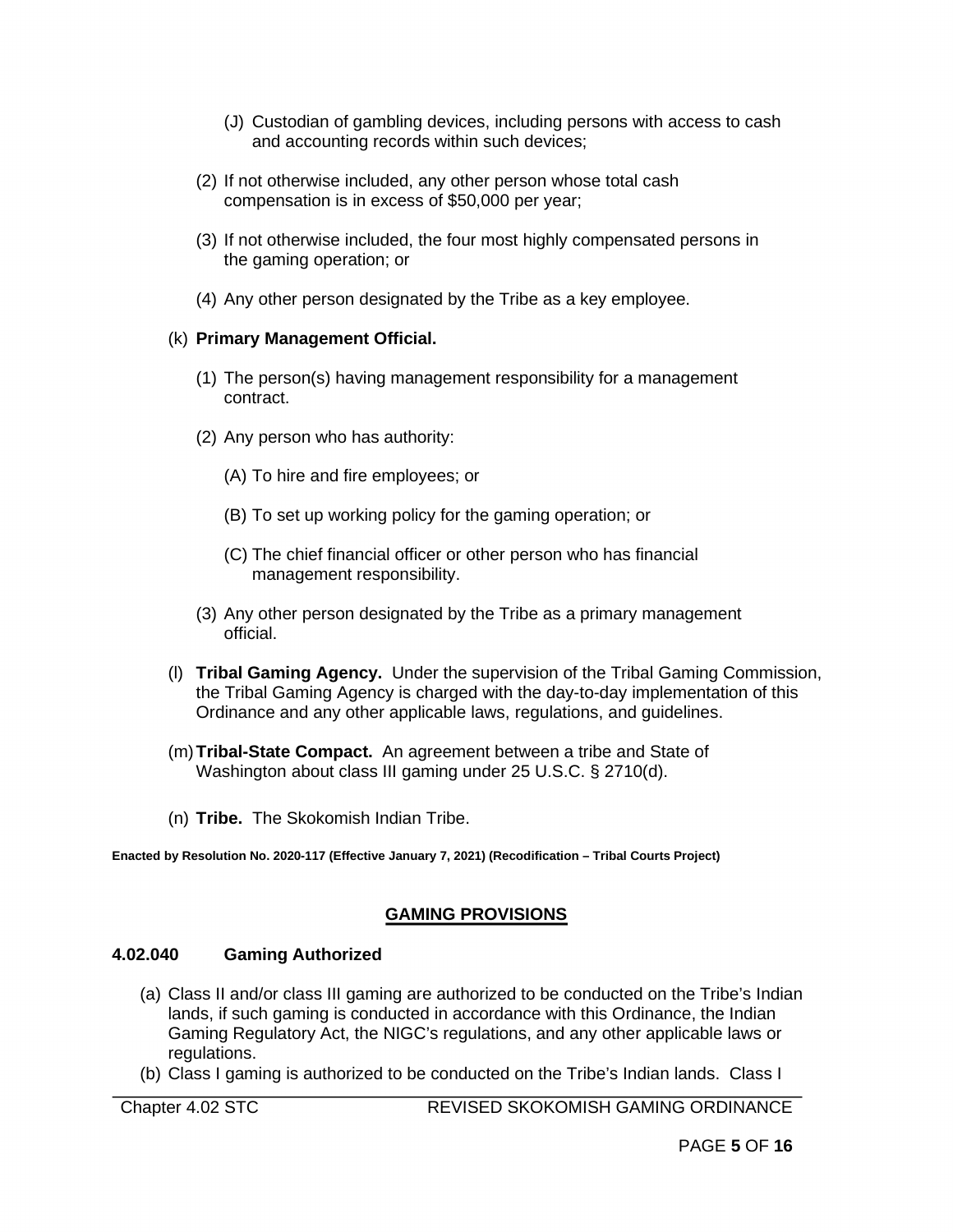gaming shall not require a license and is not regulated by this Ordinance.

**Enacted by Resolution No. 2020-117 (Effective January 7, 2021) (Recodification – Tribal Courts Project)**

## **4.02.050 Ownership of Gaming**

- (a) The Tribe shall have the sole proprietary interest in and responsibility for the conduct of any gaming operation authorized by this Ordinance, except as expressly provided in this Ordinance.
- (b) The Skokomish Indian Tribal Enterprise, Incorporated ("SITE, Inc.") is a federally chartered corporation wholly owned by the Tribe. SITE, Inc. is an authorized gaming operation of the Tribe.
- (c) Nothing herein shall preclude the Tribe from establishing additional gaming operations.

**Enacted by Resolution No. 2020-117 (Effective January 7, 2021) (Recodification – Tribal Courts Project)**

## **4.02.060 Use of Net Gaming Revenues**

Net revenues from Tribal gaming shall be used only for the following purposes:

- (a) To fund Tribal government operations or programs;
- (b) To provide for the general welfare of the Tribe and its members;
- (c) To promote Tribal economic development;
- (d) To donate to charitable organizations; or
- (e) To help fund operations of local government agencies.

**Enacted by Resolution No. 2020-117 (Effective January 7, 2021) (Recodification – Tribal Courts Project)**

#### **4.02.070 Per Capita Payments.**

This Ordinance does not provide for per capita payments.

**Enacted by Resolution No. 2020-117 (Effective January 7, 2021) (Recodification – Tribal Courts Project)**

## **TRIBAL GAMING COMMISSION AND TRIBAL GAMING AGENCY**

#### **4.02.080 Tribal Gaming Commission and Tribal Gaming Agency**

- (a) Commission. The Tribe hereby establishes a Tribal Gaming Commission.
- (b) Tribal Gaming Agency and its Director and Staff. The Tribe hereby establishes a Tribal Gaming Agency and authorizes the hiring of a Director and Staff.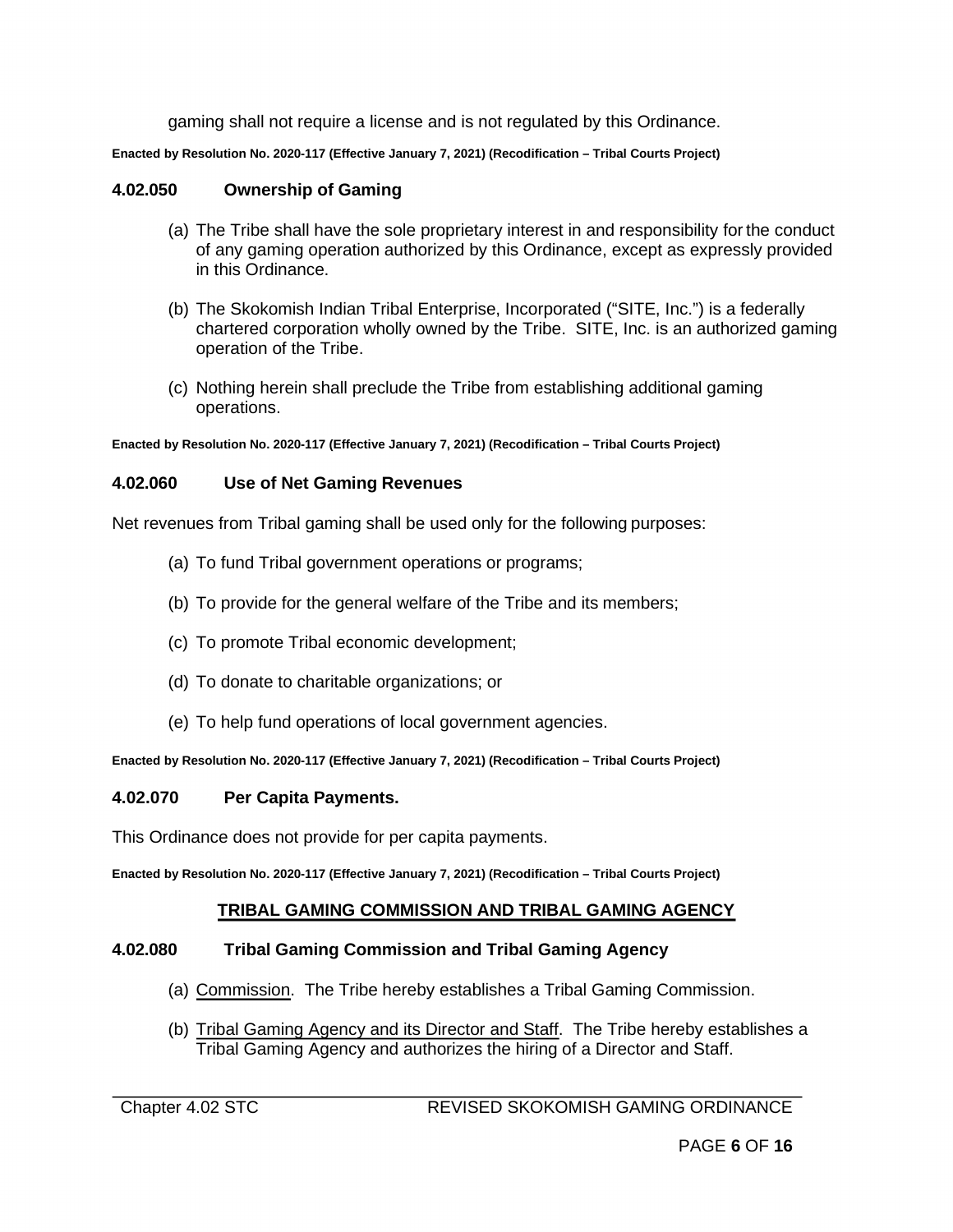(c) Powers and Duties. The Commission and Tribal Gaming Agency and its Director and Staff shall faithfully exercise any delegated powers and fulfill any assigned duties as provided for in this Ordinance and any other ordinances enacted by the Tribe.

**Enacted by Resolution No. 2020-117 (Effective January 7, 2021) (Recodification – Tribal Courts Project)**

#### **4.02.090 Audits**

- (a) The Tribe or Tribal Gaming Commission shall cause to be conducted independent audits of gaming operations annually and shall submit the results of those audits to the NIGC.
- (b) Annual audits shall conform to generally accepted auditing standards.
- (c) All gaming-related contracts that result in the purchase of supplies, services or concessions for more than \$25,000 in any year (except contracts for professional legal and accounting services) shall be specifically included within the scope of the audit conducted under STC 4.02.090(a) of this Ordinance.
- (d) Copies of the annual audit of each licensed gaming operation, and each audit for supplies, services or concessions of each gaming operation, shall be furnished to the NIGC within 120 days after the end of each fiscal year of the gaming operation.

**Enacted by Resolution No. 2020-117 (Effective January 7, 2021) (Recodification – Tribal Courts Project)**

## **4.02.100 Environment and Public Health and Safety**

- (a) Each gaming facility shall be constructed, maintained, and operated in a manner that adequately protects the environment and the health and safety of the public.
- (b) The Tribal Gaming Commission may promulgate and issue such regulations as it deems necessary for each gaming facility to ensure adequate protection of the environment and the health and safety of the public.

**Enacted by Resolution No. 2020-117 (Effective January 7, 2021) (Recodification – Tribal Courts Project)**

## **4.02.110 Patron Dispute Resolution**

Patrons (i.e., the gaming public) with complaints against the gaming establishment with respect to gaming-related disputes shall have as their sole remedy the right to file a petition for relief with the Tribal Gaming Commission.

- (a) Petitions shall be in writing and set forth the specific facts of the complaint and relief requested.
- (b) Any petition must be submitted to the Commission within thirty (30) days of the incident giving rise to the complaint or the relief is time-barred.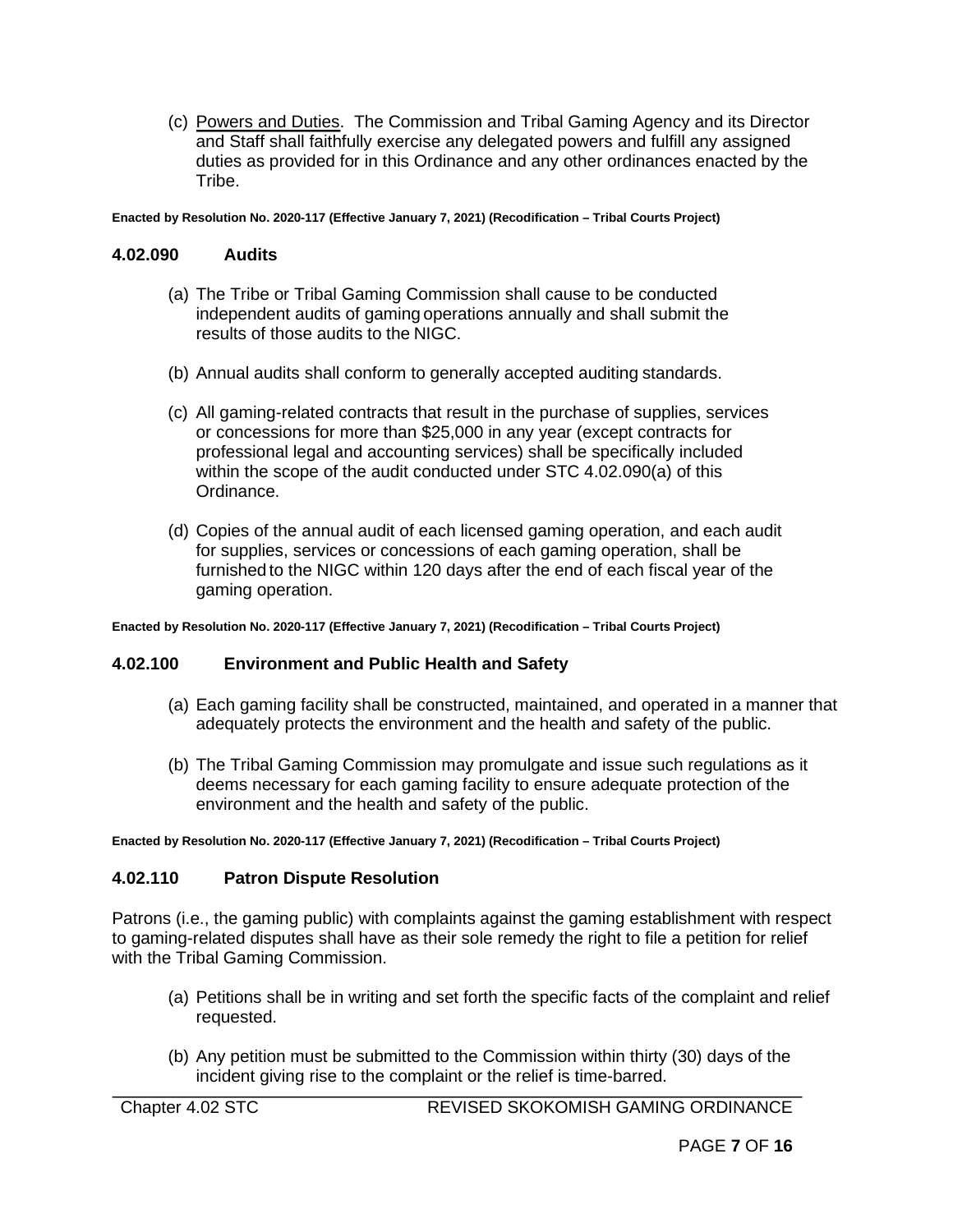- (c) The Commission shall hold a hearing within thirty (30) days of receipt of the petition, unless the Commission finds good cause exists to extend the hearing date beyond the thirty (30) days.
- (d) The patron may have counsel present at the hearing, at the patron's expense.
- (e) The gaming establishment may have counsel present at the hearing, at the gaming establishment's expense.
- (f) The patron and gaming establishment may present written evidence to the Commission, but witnesses may be called only at the Commission's discretion.
- (g) The Commission may promulgate and issue regulations setting additional rules governing the conduct of any hearing and the form of any decision.
- (h) Recovery for disputes relating to a patron's entitlement to a game prize shall be limited to the amount of such prize.
- (i) For all other gaming-related patron disputes: the maximum recovery amount per occurrence per complaint is two hundred fifty dollars (\$250.00); and the cumulative recovery limit per patron in any twelve-month period is set at one thousand dollars (\$1,000.00).
- (j) After the hearing, the Commission shall render a decision in a timely fashion. All such decisions will be final when issued and are not subject to appeal.
- (k) The Commission's decision shall constitute the patron's final and exclusive remedy.

## **LICENSES**

#### **4.02.120 Facility Licenses**

- (a) The Tribal Gaming Commission shall issue a separate license to each place, facility or location on Indian lands where class II and/or class III gaming is conducted under this Ordinance.
- (b) The Tribal Gaming Commission may promulgate and issue regulations governing facilities licensing.

**Enacted by Resolution No. 2020-117 (Effective January 7, 2021) (Recodification – Tribal Courts Project)**

## **4.02.130 Agent for Service of Process**

The Tribe designates the Director of the Skokomish Legal Department as the agent for service of any official determination, order or notice of violation.

**Enacted by Resolution No. 2020-117 (Effective January 7, 2021) (Recodification – Tribal Courts Project)** 

Chapter 4.02 STC REVISED SKOKOMISH GAMING ORDINANCE

PAGE **8** OF **16**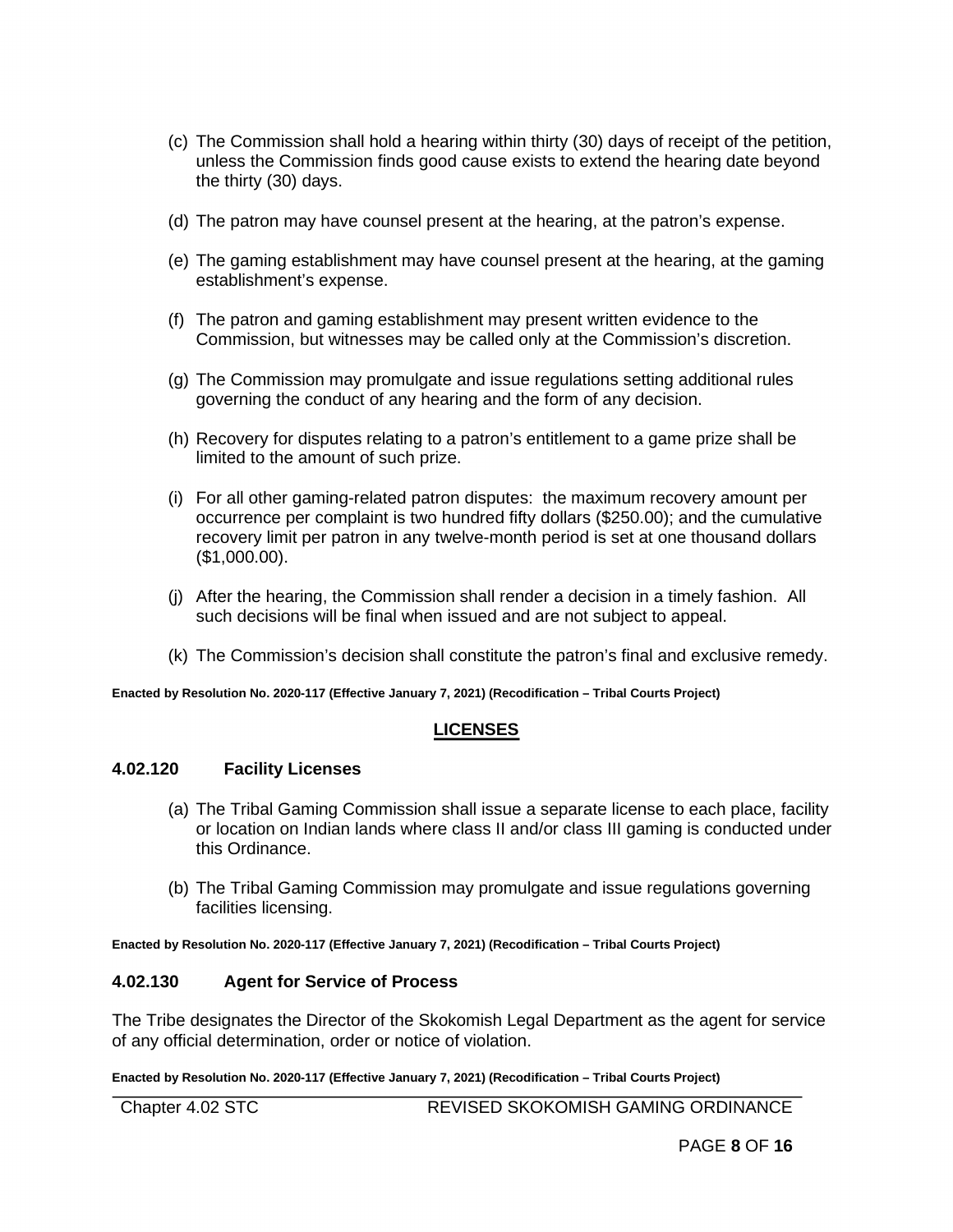## **4.02.140 Tribal Access to Financial Information**

A copy of the Tribal gaming operation's annual audit will be made available for review, upon request, to the Skokomish Tribal Council.

**Enacted by Resolution No. 2020-117 (Effective January 7, 2021) (Recodification – Tribal Courts Project)**

## **4.02.150 License Application Forms**

(a) The following notice shall be placed on the license application form fora key employee or a primary management official or gaming employee before it is filled out by an applicant:

In compliance with the Privacy Act of 1974, the following information is provided: Solicitation of the information on this form is authorized by 25 U.S.C. §§ 2701 *et seq*. The purpose of the requested information is to determine the eligibility of individuals to be granted a gaming license. The information will be used by the Tribal gaming regulatory authorities and by the National Indian Gaming Commission members and staff who have need for the information in the performance of their official duties. The information may be disclosed by the Tribe or the NIGC to appropriate Federal, Tribal, State, local or foreign law enforcement and regulatory agencies when relevant to civil, criminal or regulatory investigations or prosecutions or when pursuant to a requirement by a tribe or the NIGC in connection with the issuance, denial, or revocation of a gaming license, or investigations of activities while associated with a tribe or a gaming operation. Failure to consent to the disclosures indicated in this notice will result in a tribe being unable to license you for a primary management official or key employee or gaming employee position.

The disclosure of your Social Security Number (SSN) is voluntary. However, failure to supply a SSN may result in errors in processing your application.

(b) The following additional notice shall be placed on the application form for a key employee or a primary management official or gaming employee before it is filled out by an applicant:

A false statement on any part of your license application may be grounds for denying a license or the suspension or revocation of a license. Also, you may be punished by fine or imprisonment (U.S. Code, title 18, section 1001).

**Enacted by Resolution No. 2020-117 (Effective January 7, 2021) (Recodification – Tribal Courts Project)** 

#### **4.02.160 License Fees**

- (a) The Tribal Gaming Commission may charge a license fee to cover its expenses in investigating and licensing key employees, primary management officials, and gaming employees of the gaming operation.
- (b) The Commission may promulgate and issue regulations setting the license fee.

**Enacted by Resolution No. 2020-117 (Effective January 7, 2021) (Recodification – Tribal Courts Project)**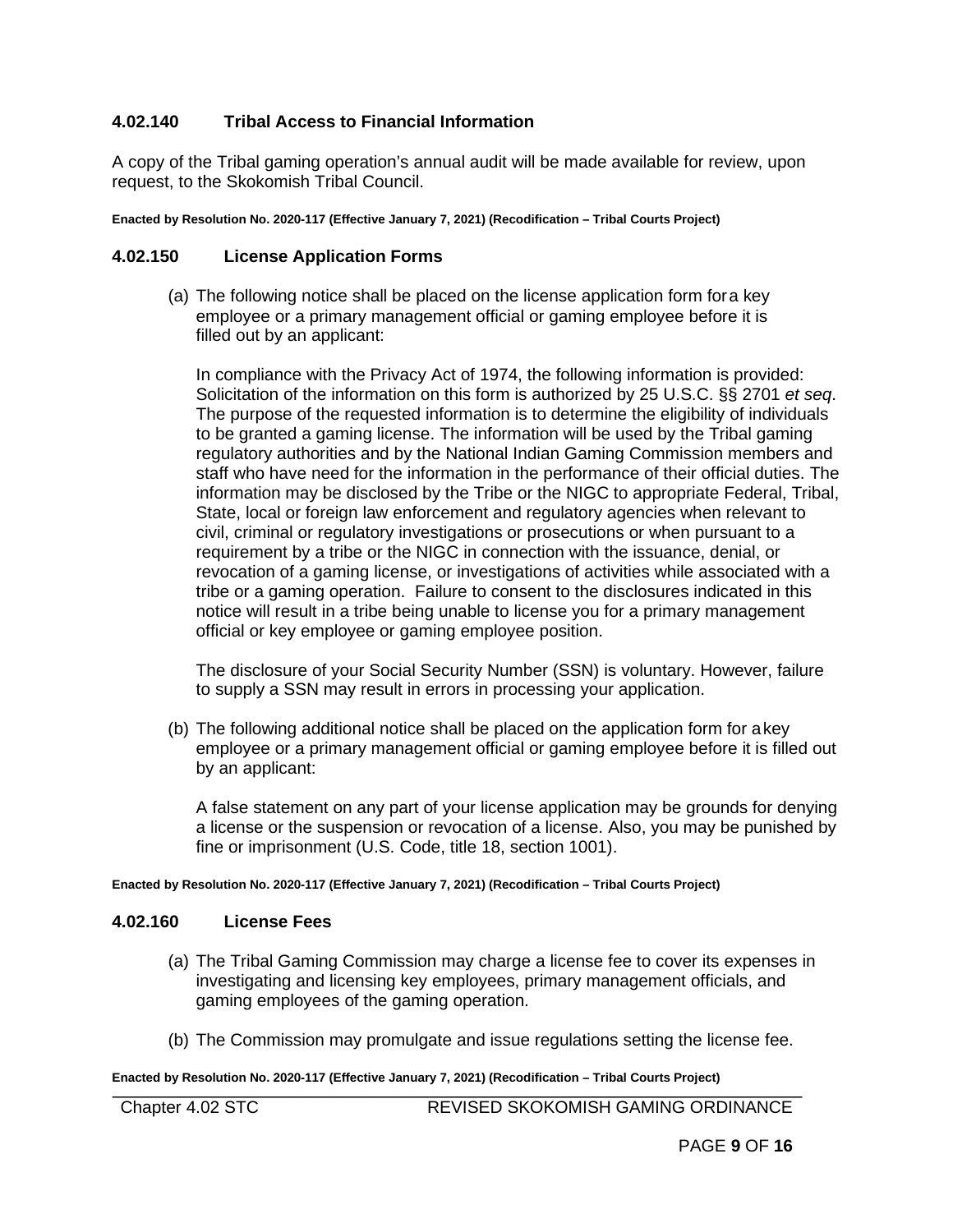## **4.02.170 Background Investigations**

- (a) The Tribal Gaming Commission shall perform and is responsible for conducting a background investigation for each primary management official, key employee, and gaming employee in its gaming operation.
	- (1) The investigation must be sufficient to allow the Tribal Gaming Commission to make an eligibility determination under STC 4.02.200 of this Ordinance.
	- (2) The background investigation shall include a check of criminal history records information maintained by the Federal Bureau of Investigations.
- (b) The Tribal Gaming Commission shall request from each primary management official, key employee, and gaming employee all of the following information:
	- (1) Full name, other names used (oral or written), social security number, birth date, place of birth, citizenship, gender and all languages spoken and/or written;
	- (2) Currently, and for the previous five (5) years; business and employment positions held, ownership interests in those businesses, business and residential addresses, and driver's license numbers;
	- (3) The names and current addresses of at least three (3) personal references, including one (1) personal reference who was acquainted with theapplicant during each period of residence listed under paragraph (b)(2) of this Section;
	- (4) Current business and residential telephone numbers, all cell phone numbers, and email addresses;
	- (5) A description of any existing and previous business relationships with other tribes, including any ownership interests in those businesses;
	- (6) A description of any existing and previous business relationships with the gaming industry generally, including ownership interests in those businesses;
	- (7) The name and address of any licensing or regulatory agency with which the person has filed an application for a license or permit related to gaming, whether or not such license or permit was granted;
	- (8) For each felony for which there is an ongoing prosecution or a conviction, the charge, the name and address of the court involved, and the date of disposition, if any;
	- (9) For each misdemeanor conviction or ongoing misdemeanor prosecution (excluding minor traffic violations) within 10 years of the date of the application, the name and address of the court involved and the date of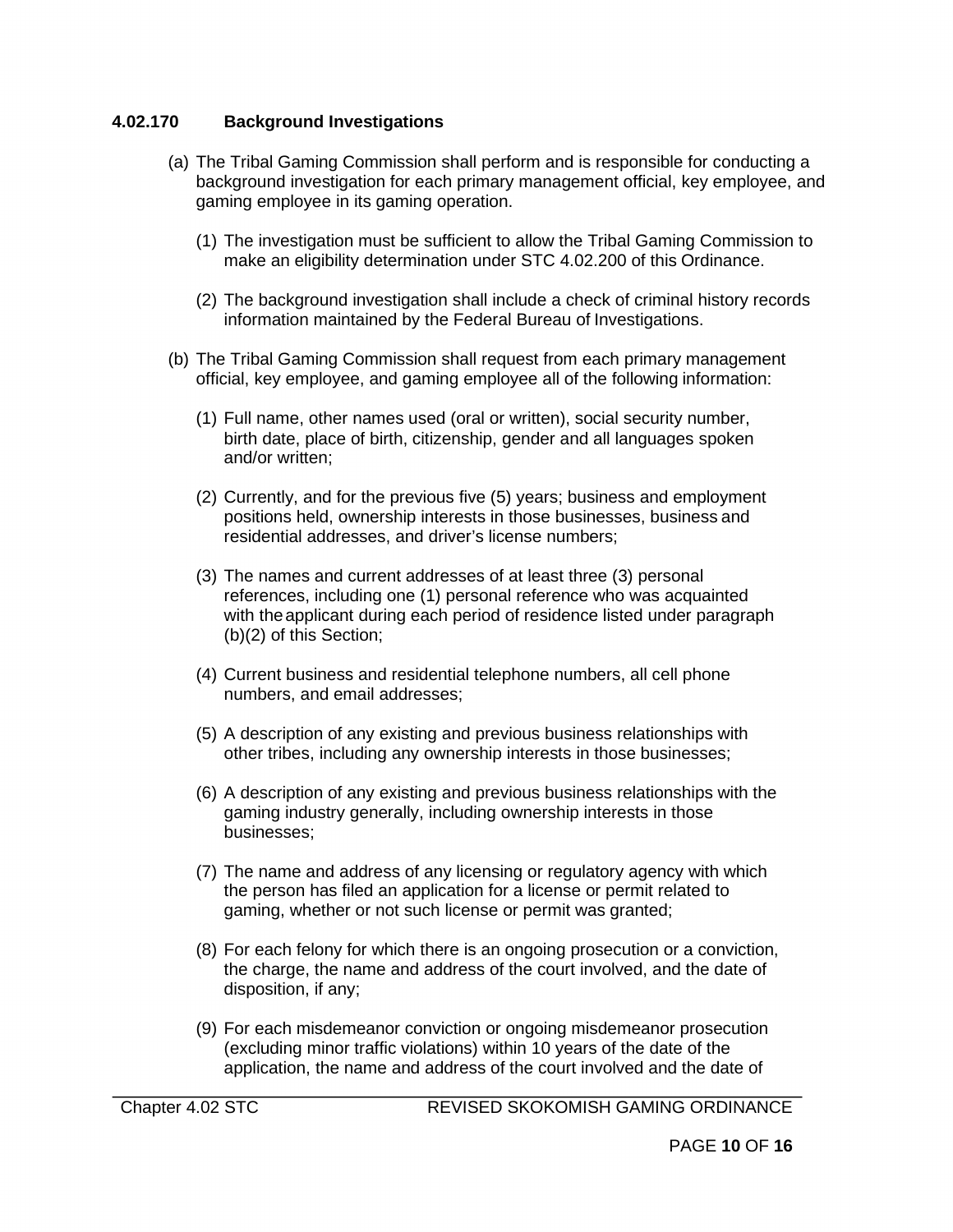disposition, if any;

- (10) For each criminal charge (excluding minor traffic charges), whether or not there is a conviction, if such criminal charge is within 10 years of the date of the application, and is not otherwise listed pursuant to paragraphs (b)(8) or (b)(9) of this Section, the criminal charge, the name and address of the court involved, and the date of disposition, if any;
- (11) The name and address of any licensing or regulatory agency with whichthe person has filed an application for an occupational license or permit, whether or not such license or permit was granted;
- (12) A photograph;
- (13) Any other information the Tribal Gaming Commission deems relevant; and
- (14) Fingerprints obtained in accordance with procedures adopted by the Tribal Gaming Commission on behalf of the Tribe.
- (c) By regulation, the Tribal Gaming Commission on behalf of the Tribe shall designate the law enforcement agency authorized to take fingerprints.
- (d) When a primary management official or key employee or gaming employee is employed by the Tribe or Tribe's gaming operation, a complete application file, containing all of the information listed in STC 4.02.0170, STC 4.02.180, and STC 4.02.190, shall be maintained.
- (e) The Tribal Gaming Commission, Tribal Gaming Agency, and its investigators, shall keep confidential the identity of each person interviewed in the course of conducting a background investigation.

**Enacted by Resolution No. 2020-117 (Effective January 7, 2021) (Recodification – Tribal Courts Project)** 

## **4.02.180 Procedures for Conducting Background Investigations**

The Tribal Gaming Commission shall promulgate and issue regulations establishing the procedures for conducting background investigations.

**Enacted by Resolution No. 2020-117 (Effective January 7, 2021) (Recodification – Tribal Courts Project)**

## **4.02.190 Investigative Reports**

- (a) The Tribal Gaming Commission shall create and maintain an investigative report for each background investigation of a primary management official or key employee or gaming employee.
- (b) Investigative reports shall include all of the following information:
	- (1) Steps taken in conducting the investigation;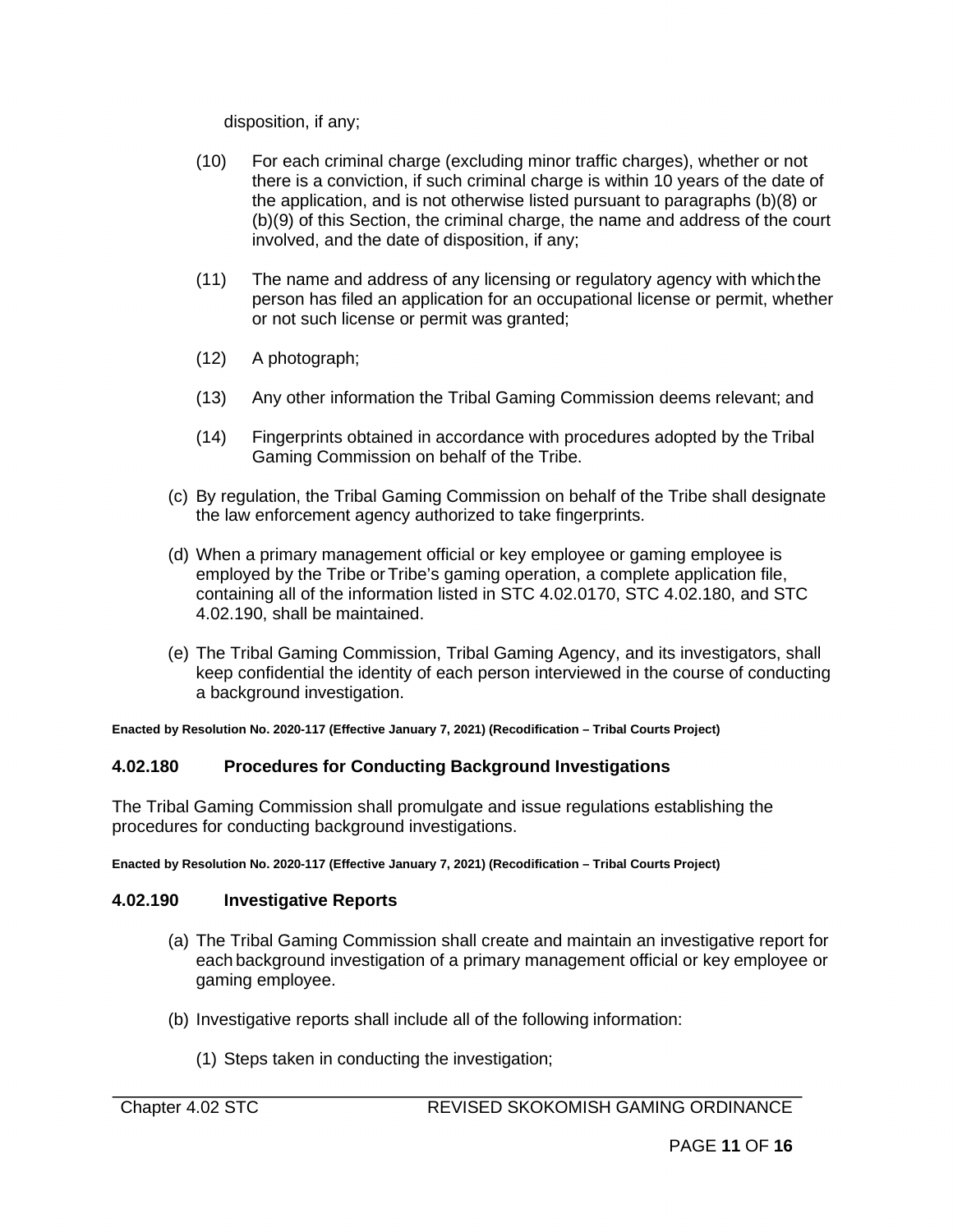- (2) Results obtained;
- (3) Conclusions reached; and
- (4) The basis for those conclusions.

## **4.02.200 Eligibility Determinations**

- (a) Before a license is issued to a primary management official or key employee or gaming employee, the Tribal Gaming Commission shall make a finding concerning the eligibility of that person for receiving a gaming license by reviewing the applicant's prior activities, criminal record, if any, and reputation, habits and associations.
- (b) If the Tribal Gaming Commission, in applying the standards adopted in this Ordinance, determines that licensing the person poses a threat to the public interest or to the effective regulation of gaming, or creates or enhances the dangers of unsuitable, unfair or illegal practices, methods and/or activities in the conduct of gaming, the Tribal Gaming Commission shall not license that person in a key employee, primary management official, or gaming employee position.
- (c) Copies of the eligibility determination shall be included with the notice of results that must be submitted to the NIGC before the licensing of a primary management official or key employee or gaming employee.

**Enacted by Resolution No. 2020-117 (Effective January 7, 2021) (Recodification – Tribal Courts Project)**

## **4.02.210 Notice of Results of Background Investigations**

- (a) Before issuing a license to a primary management official or key employee or gaming employee, the Tribal Gaming Commission shall prepare a notice of results of the applicant's background investigation to submit to the NIGC.
- (b) The notice of results must be submitted to the NIGC no later than 60 days after the applicant begins working for the Tribe or its gaming operation.
- (c) The notice of results shall include the following information:
	- (1) The applicant's name, date of birth and social security number;
	- (2) The date on which the applicant began, or will begin, working as a primary management official or key employee or gaming employee;
	- (3) A summary of the information presented in the investigative report, including:

(A) licenses that have previously been denied;

(B) gaming licenses that have been revoked, even if subsequently reinstated;

Chapter 4.02 STC REVISED SKOKOMISH GAMING ORDINANCE

PAGE **12** OF **16**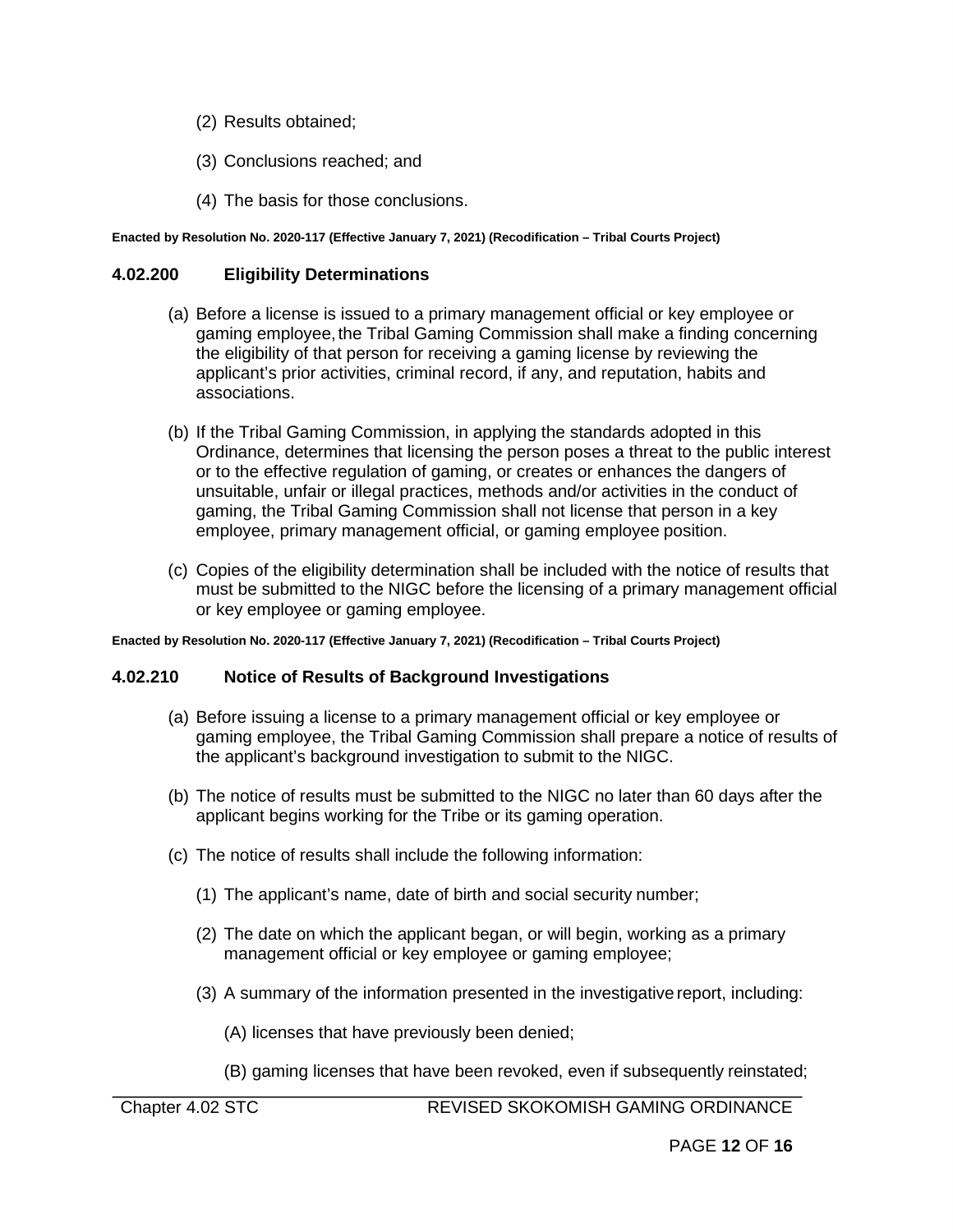- (C) every known criminal charge brought against the applicant within the last 10 years of the date of the application; and
- (D) every felony offense of which the applicant has been convicted or any ongoing prosecution; and
- (4) A copy of the eligibility determination made in accordance with STC 4.02.200.

#### **4.02.220 Granting Gaming Licenses**

- (a) All primary management officials, key employees, and gaming employees of the gaming operation must have a gaming license issued by the Tribal Gaming Commission.
- (b) The Tribal Gaming Commission is responsible for granting and issuing gaming licenses to primary management officials, key employees, and gaming employees.
- (c) The Tribal Gaming Commission may license a primary management officialor key employee or gaming employee applicant after submitting a notice of results of the applicant's background investigation to the NIGC, as required by STC 4.02.210.
- (d) The Tribal Gaming Commission shall notify the NIGC of the issuance of a license to a primary management official or key employee or gaming employee within 30 days of issuance.
- (e) The Tribe and the Tribe's gaming operation shall not employ an individual in a primary management official, key employee, or gaming employee position who does not have a license after 90 days of beginning work at the gaming operation.
- (f) The Tribal Gaming Commission must reconsider a license application for a primary management official or key employee or gaming employee if it receives a statement of itemized objections to issuing such a license from the NIGC, and those objections are received within 30 days of the NIGC receiving a notice of results of the applicant's background investigation.
- (g) The Tribal Gaming Commission shall take the NIGC's objections into account when reconsidering a license application.
- (h) The Tribal Gaming Commission will make the final decision whether to issue a license to an applicant for a primary management official, key employee, or gaming employee position.
- (i) If the Tribal Gaming Commission has issued a license to a primary management official or key employee or gaming employee before receiving the NIGC's statement of objections, notice and a hearing shall be provided to the licensee, as required by STC 4.02.240.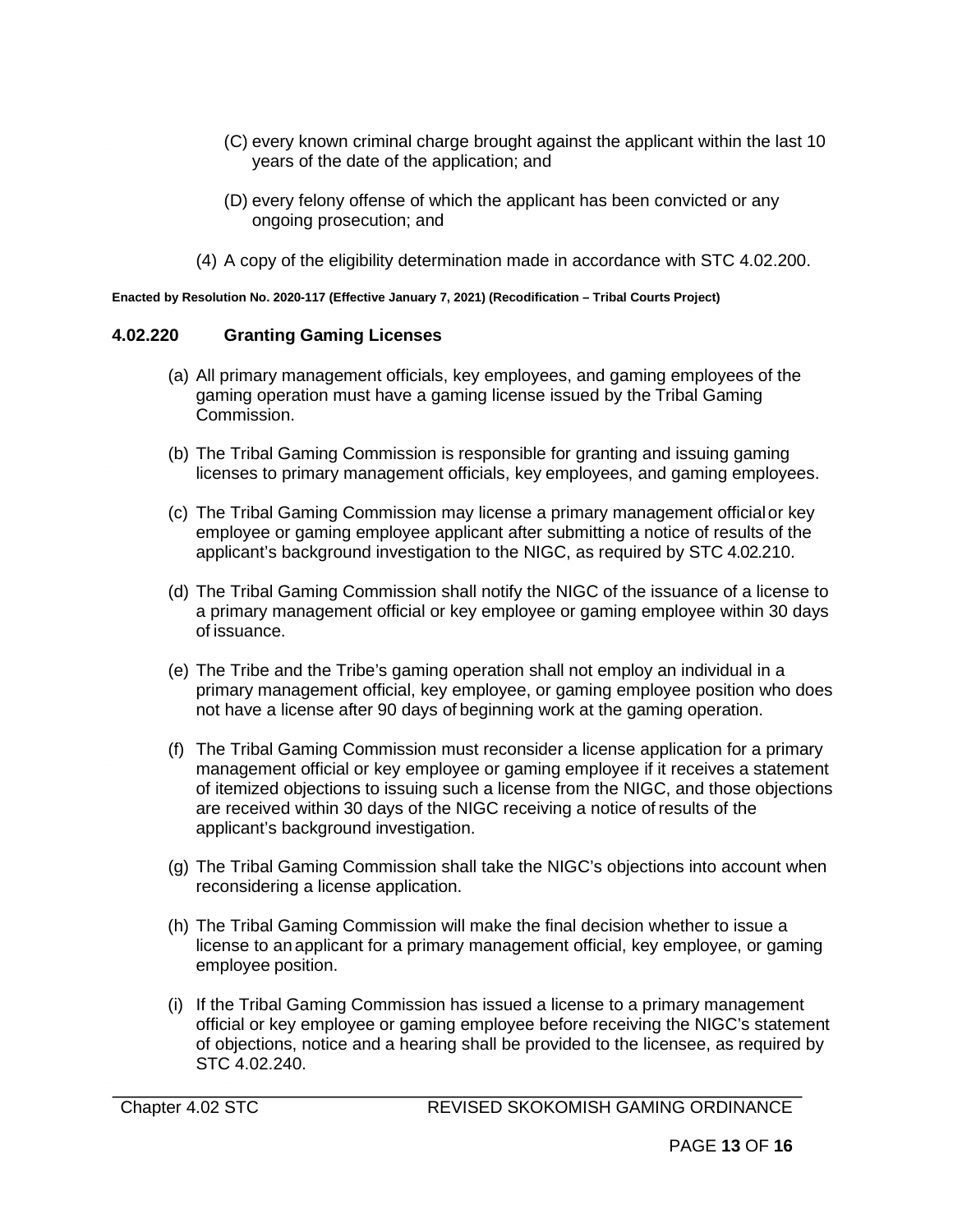#### **4.02.230 Denying Gaming Licenses**

- (a) The Tribal Gaming Commission shall not license a primary managementofficial or key employee or gaming employee if an authorized Tribal official determines, in applying the standards in STC 4.02.200 for making a license eligibility determination, that licensing the person:
	- (1) Poses a threat to the public interest;
	- (2) Poses a threat to the effective regulation of gaming; or
	- (3) Creates or enhances the dangers of unsuitable, unfair or illegal practices, methods and/or activities in the conduct of gaming.
- (b) When the Tribal Gaming Commission does not issue a license to an applicant for a primary management official, key employee, or gaming employee position, or revokes a previously issued licenses after reconsideration, it shall:
	- (1) Notify the NIGC; and
	- (2) Forward copies of its eligibility determination and notice of results of the applicant's background investigation to the NIGC for inclusion in the Indian Gaming Individuals Record System.

**Enacted by Resolution No. 2020-117 (Effective January 7, 2021) (Recodification – Tribal Courts Project)**

#### **4.02.240 Gaming License Suspensions and Revocations**

- (a) If, after a license is issued to a primary management official or a key employee or a gaming employee, the Tribe's gaming operation or Tribal Gaming Commission receives notice from the NIGC that the primary management official or key employee or gaming employee is not eligible for employment, the Tribal Gaming Commission shall do the following:
	- (1) Immediately suspend the license;
	- (2) Provide the licensee with written notice of the suspension and proposed revocation; and
	- (3) Provide the licensee with notice of a time and place for a hearing onthe proposed revocation of the license.
- (b) Following a revocation hearing, the Tribal Gaming Commission shall decide whether to revoke or reinstate the license at issue.
- (c) The Tribal Gaming Commission shall notify the NIGC of its decision to revoke or reinstate a license within 45 days of receiving notification from the NIGC that a primary management official or key employee or gaming employee is not eligible for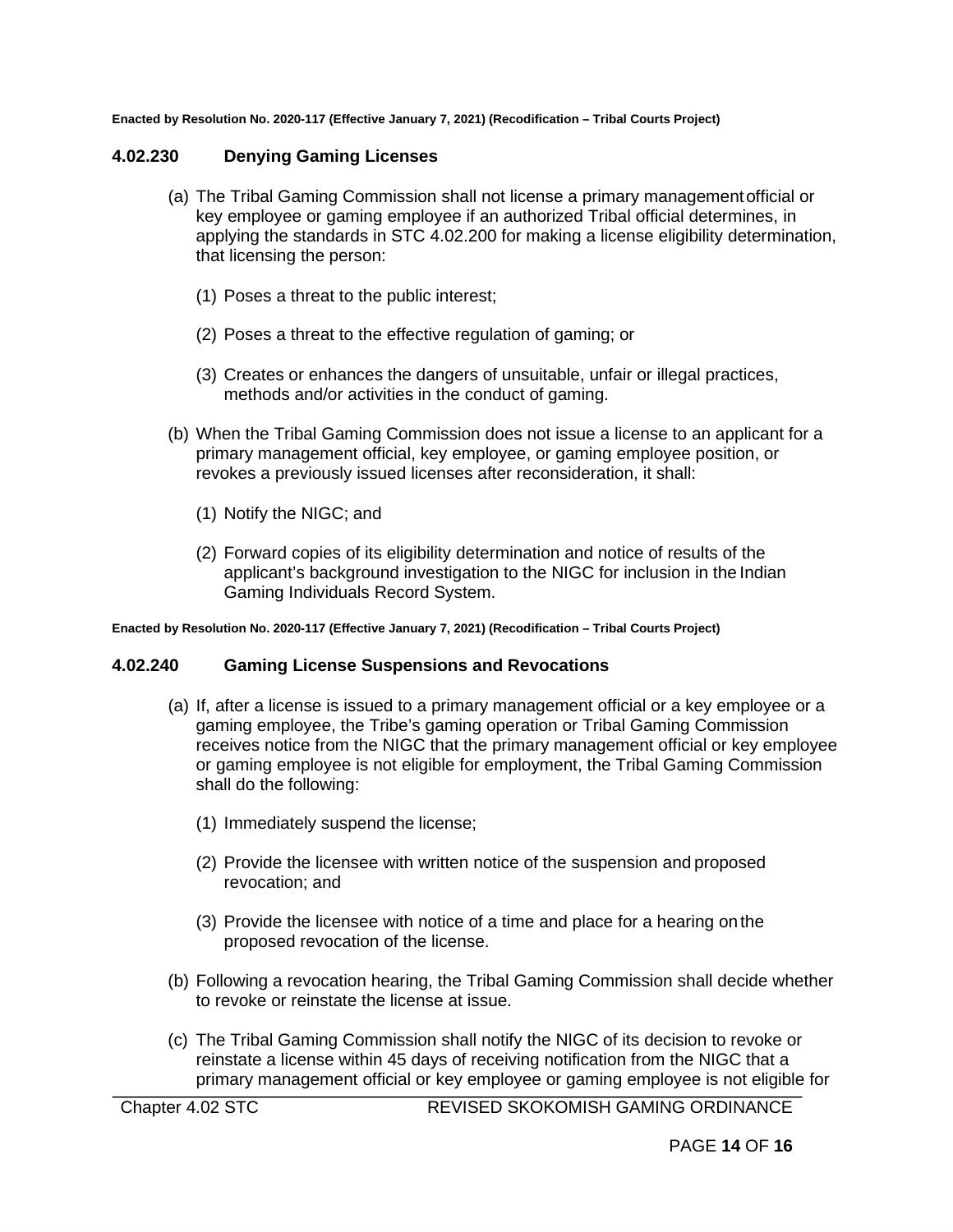employment.

**Enacted by Resolution No. 2020-117 (Effective January 7, 2021) (Recodification – Tribal Courts Project)**

#### **4.02.250 Records Retention**

- (a) The Tribal Gaming Commission shall retain, for no less than three years from the date a primary management official or key employee or gaming employee is terminated from employment with the Tribe or its gaming operation, the following documentation:
	- (1) Application for licensing;
	- (2) Investigative Reports; and
	- (3) Eligibility Determinations.

**Enacted by Resolution No. 2020-117 (Effective January 7, 2021) (Recodification – Tribal Courts Project)**

#### **4.02.260 Licenses for Vendors; Applications; Background Investigations; Fees; Reports; Reciprocity**

The Tribal Gaming Commission may promulgate and issue regulations governing the licensing of vendors that transact business with the gaming operation. Professional legal and accounting services, however, are not subject to licensing or fees under this Ordinance.

**Enacted by Resolution No. 2020-117 (Effective January 7, 2021) (Recodification – Tribal Courts Project)**

#### **4.02.270 Compliance with Federal Law**

The Tribe and the Tribe's gaming operation shall comply with all applicable federal laws, including the Bank Secrecy Act, 31 U.S.C. § 5311 *et seq*.

**Enacted by Resolution No. 2020-117 (Effective January 7, 2021) (Recodification – Tribal Courts Project)**

# **ENACTMENT**

#### **4.02.280 Repeal**

To the extent that they are inconsistent with this Ordinance, all prior Tribal gaming ordinances are hereby repealed.

**Enacted by Resolution No. 2020-117 (Effective January 7, 2021) (Recodification – Tribal Courts Project)**

#### **4.02.290 Effective Date**

This Ordinance shall take effect immediately upon its approval by the National Indian Gaming Commission's Chair.

**Enacted by Resolution No. 2020-117 (Effective January 7, 2021) (Recodification – Tribal Courts Project)**

Chapter 4.02 STC REVISED SKOKOMISH GAMING ORDINANCE

PAGE **15** OF **16**